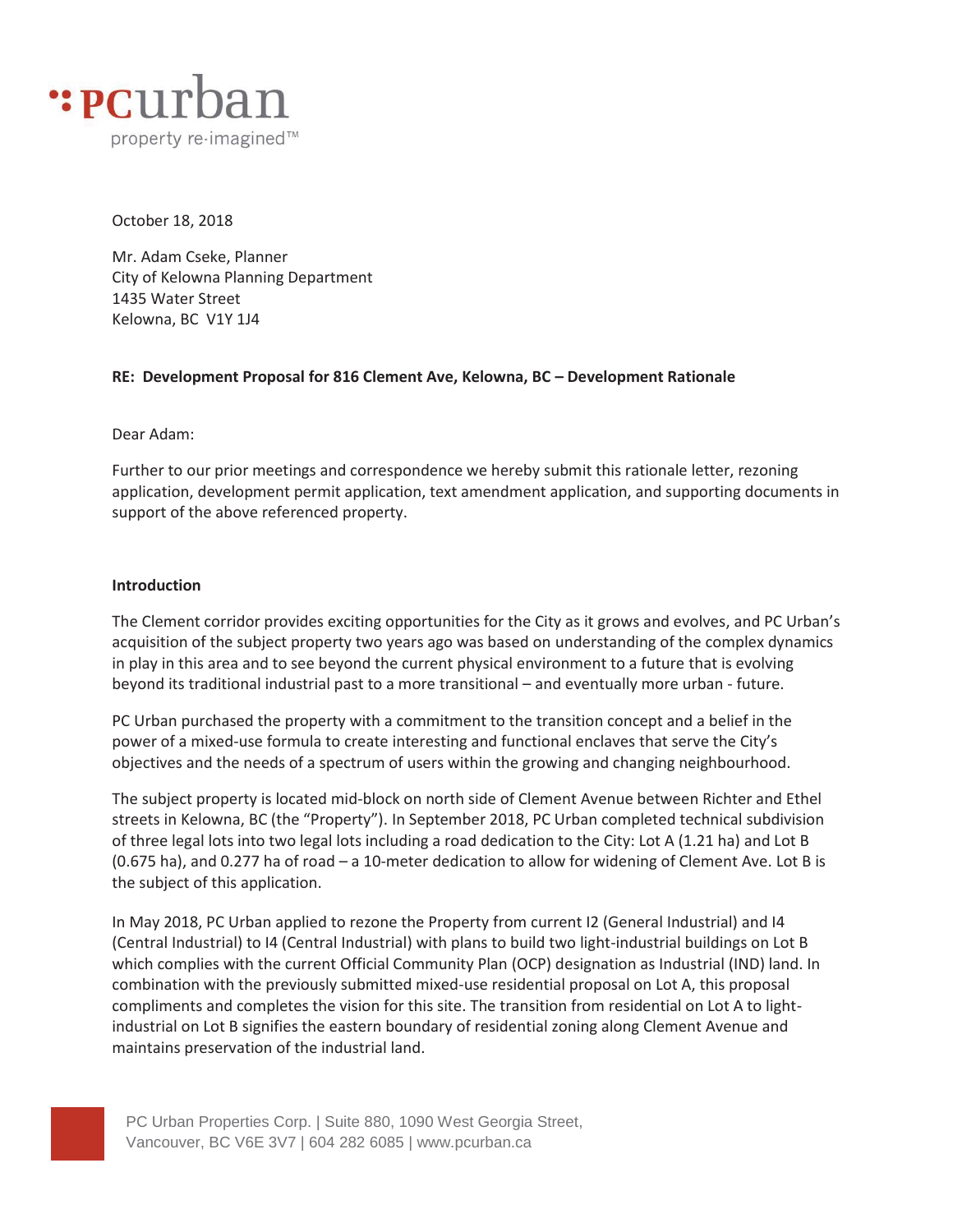The application on Lot A is currently under development review by the City of Kelowna and consists of retail at grade with residential units above. In contrast this proposal focuses on employment and industry related uses and will set a precedent for and encourage similar uses in the area. Based on preapplication discussions and meetings with the Planning Department and councilmembers, we understand the proposed form of development is strongly aligned with the City's objectives. This development proposal application reflects these previous discussions with Staff.

Our proposed plan takes into consideration the strong support for creation of light-industrial spaces for businesses near the downtown core. PC Urban has developed similar projects in North Vancouver (Barrow Centre -1515 Barrow Street) and Vancouver (IntraUrban – 8811, 8855 & 8889 Laurel Street). Both projects have been well received by their respective community's and provide an attainable ownership option for small businesses interested in locating close to city centres with proximity to established transportation networks and shorter commute times than those found in the outer suburbs.

The Property neighbours industrial users to the north (BC Tree Fruits, Sun Ripe, Sandhill Wines), a vacant lot to the east, single family homes to the south, and a new regional RCMP station to the west. In the larger context, the Property is a few blocks northeast of downtown and Bernard Street corridor, and nearby several large scale residential and mixed-use developments. Currently the Property has had all former improvements removed and remediated with three commercial Certificates of Compliance ("CoC") issued from the Ministry of Environment.

### **Development Rationale**

The current application proposes two buildings. South building fronting Clement Avenue accommodates double height units at grade with mezzanines and glazed overhead doors facing an interior "mews". Upper floor will consist of general office space with generous outdoor amenity areas for employees. The north building fronting Vaughan Avenue is proposed to provide double height flex units which could accommodate a range of light industrial and office uses.

The units at the western end of each building are intended to house restaurant or café style uses to provide amenity for the employees of this development and the residents of surrounding areas, including the residents who will live within the rental units being proposed for our adjacent site. These uses will also help animating the shared service lane between the two phases.

Within the industrial space, and in addition to the users who would currently fit the I4 zoning parameters, we also envision local 'crafty' artisan and lifestyle businesses which we believe will serve the residential population to the west and south, along with patrons from throughout the downtown and beyond.

Examples of the types of businesses we envision but are not currently allowed in the I4 zone include local food purveyors (butcher/produce merchants), yoga studios, guitar manufacture and sales, bike repair classes and sales, and musical venue within the lower industrial floor and creative marketing agencies, walk-in clinics, and tech startups within the upper office floor.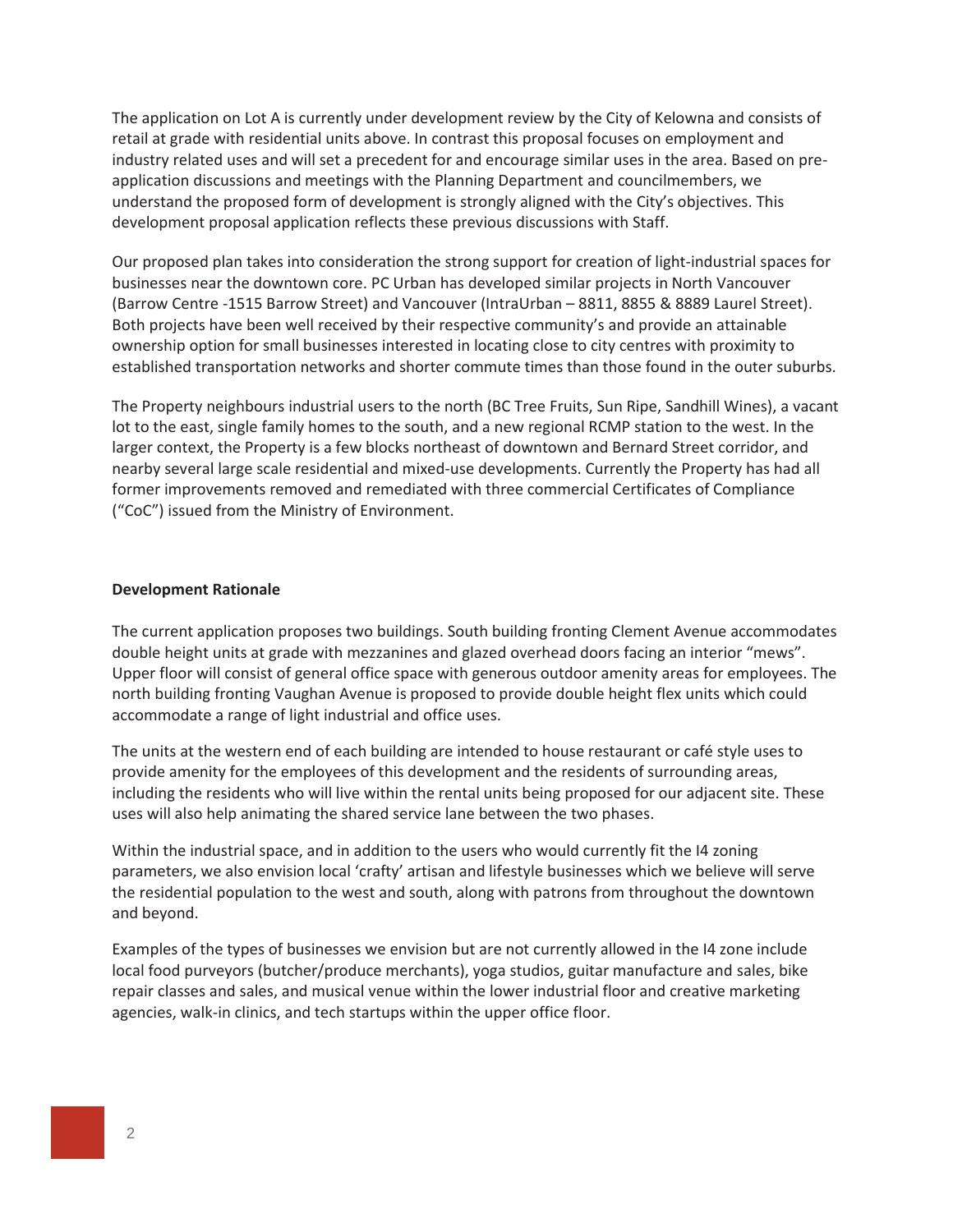A key component of what we believe needs to characterize the allowable range of uses on this site is creating a synergy that serves and attracts both employees who will work here along with the surrounding and growing residents. This type of mixed-use cross-pollination, we believe, is becoming a necessary component for all forms of new industrial development.

We also believe that this mixed-use concept would create a unique enclave in Kelowna, an interesting and attractive neighbourhood amenity for residents and also a vibrant 'edge' between the urban core and the traditional industrial lands behind and beyond.

In an effort to facilitate our vision for the site, we are seeking the following text amendments to the I4 zoning bylaw, limited to the building facing Clement Avenue:

- Offices
- **•** Business support services
- Financial services
- **•** Government services
- Health services
- Retail liquor sales establishment
- Retail stores, convenience
- Retail stores, service commercial
- Retail stores, general
- Commercial schools

The Property has strong potential to serve in a unique and functional transitional role within a broader definition of 'industrial' development. A broader development vision also reflects a contemporary economy that works within transitioning industrial areas, especially in the context of more urban, livework neighbourhoods.

An example of where this type of transition is thriving can be found in the Mt. Pleasant neighbourhood in Vancouver, where a growing number of tech industry and modern industrial users are locating in enclaves which also accommodate commercial amenities and services. What is being created is a strong, people-friendly synergistic dynamic providing both 'new-industrial' employment and amenity areas for the employees and neighbouring residents. For further reference, please see the following articles:

- x https://vancouversun.com/opinion/opinion-redefining-industrial-real-estate
- x https://biv.com/article/2016/02/yuppie-industrial-development-meets-vancouver-dema

### **Design Rationale**

### Site Organization

The site is organized to provide maximum animation to the street frontages with Clement assuming the primary focus in the hierarchy. The "mews" environment, which accommodates all visitor and employee parking for the site, will act as the primary entry for all units and is heavily landscaped to provide a tranquil and enjoyable pedestrian environment. The outdoor dining areas for the two restaurants are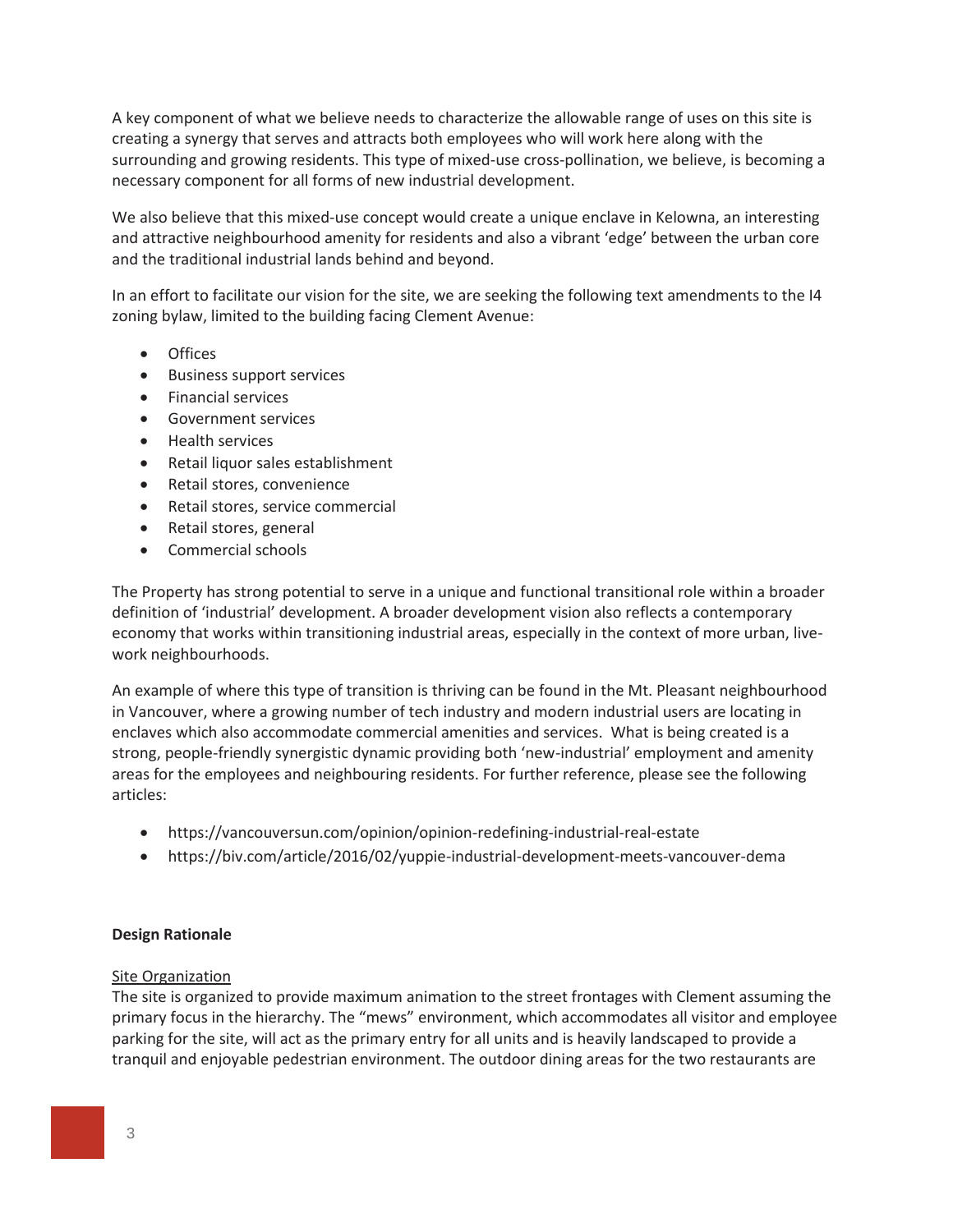oriented to receive south and western sun in Winter and Spring and will be shaded by Street trees in the hot summer months.

### Form & Character

The project has been developed with a simple and rigorous design philosophy that draws up the areas industrial heritage. The Clement frontage incorporates a simple but harmonious rhythm of solid and void elements with transparent and opaque materials that provide both animation as well as individual identity and exposure for each of the tenants. Each unit entry is identified by wood lined framing elements that are reinforced by a recessed second storey balcony above them. These balconies provide south facing exposure with deep overhangs that shade the office windows from harsh summer sun while allow access to the sun in winter and spring.

Materials are warm and robust and reinforce the industrial heritage that include board-form and tilt-up concrete, "Weathered Zinc" prefinished metal cladding with Natural Wood and weathered steel accents.

### Landscape Design Rationale

Use of textured concrete paving, and concrete seat and wall elements reflect on the traditional industrial materials and forms. Feature paving will have a wood pattern, along with chunky timber elements and weathered steel, to express and reflect the historic patterns and materials of the area. Elements will be durable and simple in a modern manner by using the material textures to generate historic impressions without trying to imitate historic forms.

Plantings will also help the project fit in with the context and the local ecology. Drought tolerant, local, and native plant choices will be expressive of Kelowna while being durable and attractive in all seasons. Mixed with natural stone and wood elements, plantings will feel very expressive of the area.

Clean and simple materials will be fitting to the style of the architecture and help reduce maintenance demands. Detailing for landscape elements will look to the architectural forms for inspiration as plans develop. Plant materials are in addition selected based on low-maintenance and highly attractive characteristics with low water requirements. These components combined are designed to maximize the year-round visual interest and function of the landscape designs.

### Civil & Storm Water Management

Draft civil drawings including servicing, grading, and erosion & sediment control drawings have been included in the submission. A storm water management plan has also been included in the submission which proposes use of infiltration tanks for Lot A. Lot B will use an Oil Grit Separator, impermeable underground storage tanks and discharge controlled runoff to the Lot A stormwater management system via an SRW in favour of Lot B. The storm sewer on Clement frontage of Lot B is far too shallow to connect the Lot B stormwater tank via gravity. Hence an SRW through Lot A allows for a connect to a deeper gravity outlet near Richter Street.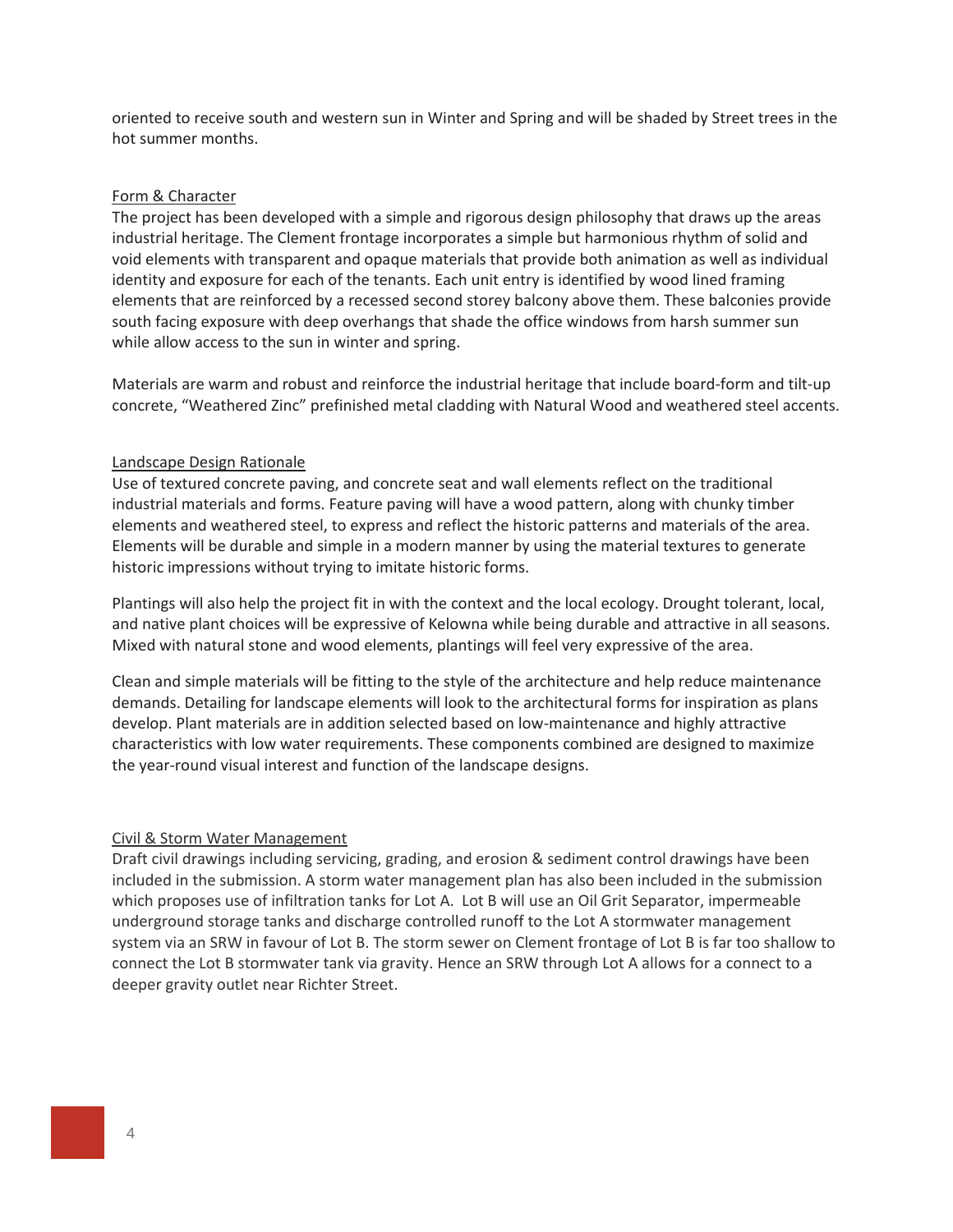### **Summary**

We believe the proposed form of development is consistent with and compliments the existing industrial and residential neighborhood, provides employment generating opportunities to the City, and maintains continuity of the urban environment. Based on the successful completion of our previous urban Industrial projects, we are confident that the form of development is balanced and will function well for land use, parking, and tenant operations.

We are anxious to continue to move the vision and our development plans forward and toward that end, we look forward to advancing this application through the approval process. Please contact PC Urban should you require any additional information or would like to meet to discuss the application.

Thank you for your consideration.

Yours truly,

### **PC Urban Clement Holdings Ltd.**

Shawn Oh Assistant Development Manager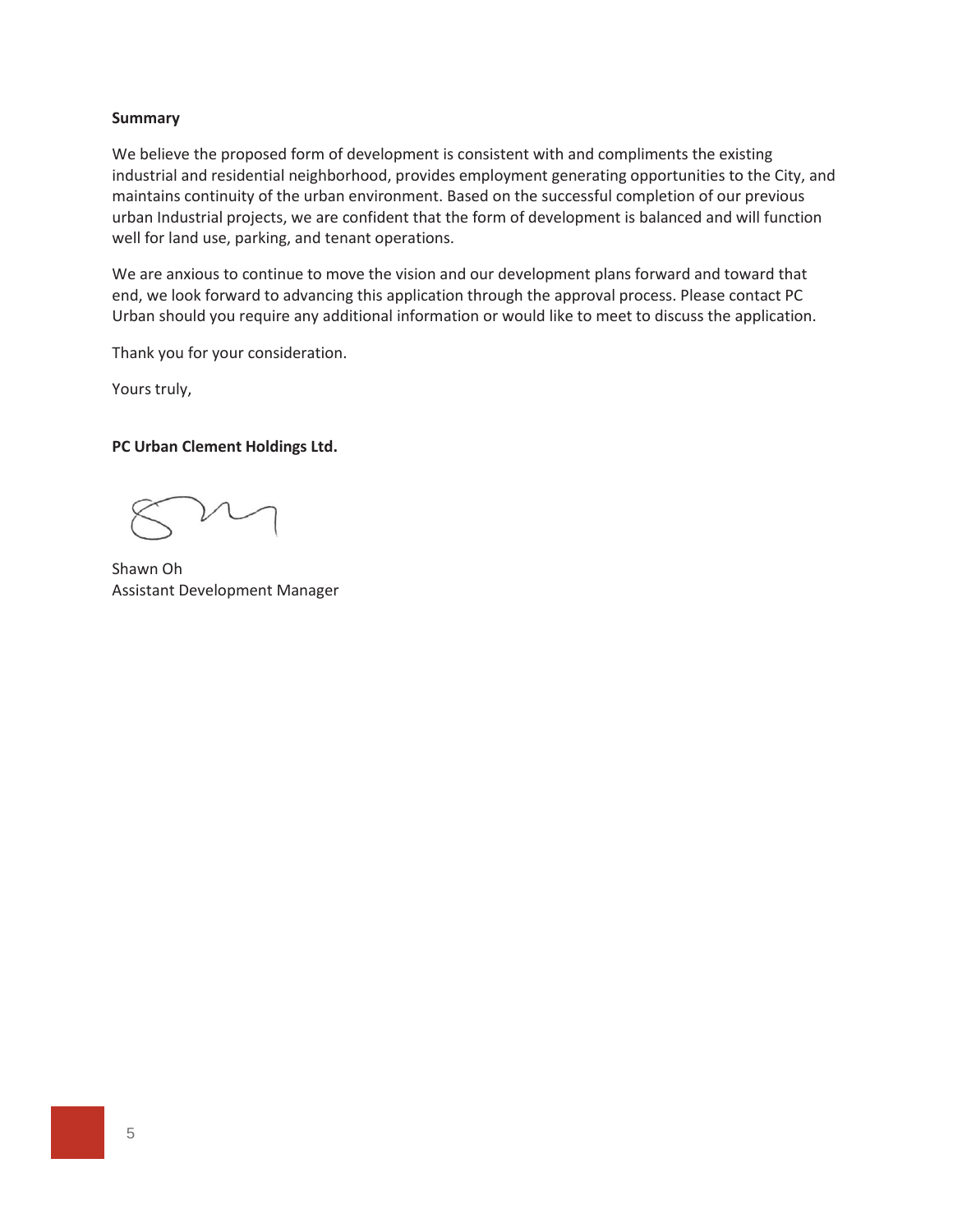### **CITY OF KELOWNA**

### **MEMORANDUM**

**Date:** May 31, 2018

**File No.:** TA18-0006

**To:** Community Planning (AC)

**From:** Development Engineer Manager (JK)

**Subject:** 726-816 Clement Ave

The Development Engineering comments and requirements regarding this Text Amendment application are as follows:

### **1. General.**

a) All the offsite infrastructure and services upgrades are addressed in the Rezoning Engineering Report under file Z18-0059.

\_\_\_\_\_\_\_\_\_\_\_\_\_\_\_\_\_\_\_\_\_\_\_\_\_\_ James Kay, P. Eng. Development Engineering Manager

JA

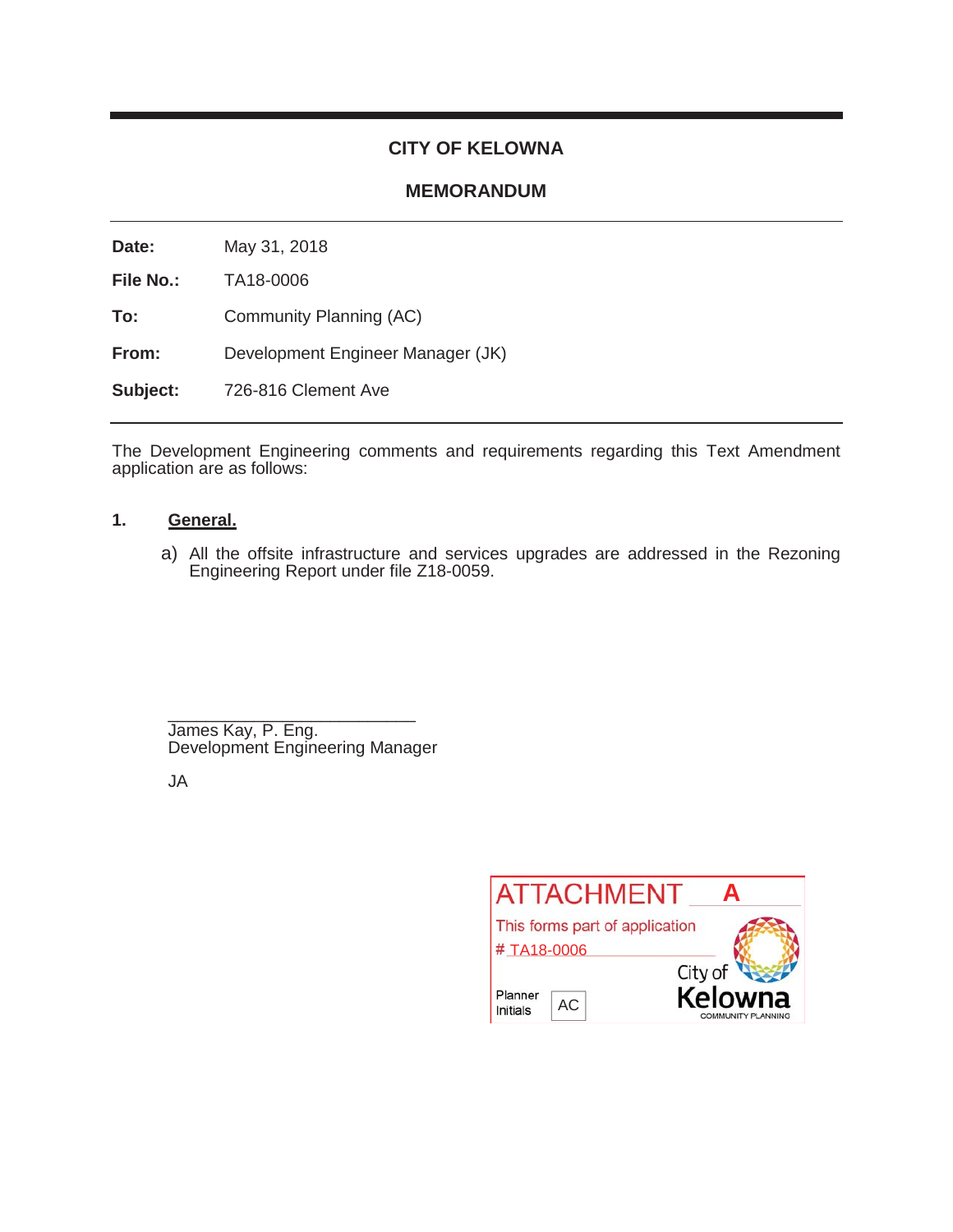### **CITY OF KELOWNA**

## **MEMORANDUM**

| Date:     | May 31, 2018                         |              |
|-----------|--------------------------------------|--------------|
| File No.: | Z <sub>18</sub> -0059                |              |
| To:       | Community Planning (AC)              |              |
| From:     | Development Engineering Manager (JK) |              |
| Subject:  | 816 Clement Ave                      | $12$ to $14$ |
|           |                                      |              |

Development Engineering Department have the following comments and requirements associated with this application. The road and utility upgrading requirements outlined in this report will be a requirement of this development. The Development Engineering Technologist for this project is Jason Angus.

### **.1) General**

- a) Where there is a possibility of a high water table or surcharging of storm drains during major storm events, non-basement buildings may be required. This must be determined by the engineer and detailed on the Lot Grading Plan required in the drainage section.
- b) Provide easements as may be required.
- c) The proposed Development triggers a traffic impact assessment that should have been completed with zoning application Z17-0093. Recommendations from the Traffic Impact Analysis (TIA) will become requirements of rezoning.

### **.2) Road Dedication and Subdivision Requirements**

- a) On the Clement Ave frontage, provide a 10m dedication for a roadway allowance totalling 30m road right of way.
- b) Lot consolidation with 726 Clement must be completed.
- c) Access to the development should be via Vaughan Ave and the proposed lane.
- d) All access points should be designed to the SS-C7 standard with a continuous sidewalk at property line.

### **.3) Geotechnical Study.**

(a) Provide a geotechnical report prepared by a Professional Engineer competent in the field of hydro-geotechnical engineering to address the items below: NOTE: The City is relying on the Geotechnical Engineer's report to prevent any damage to property and/or injury to persons from occurring as a result of problems with soil slippage or soil instability related to this proposed subdivision. The Geotechnical reports must be submitted to the Development Services Department **<sup>A</sup>**

|                           | <b>ATTACHMENT</b>              | Δ                             |
|---------------------------|--------------------------------|-------------------------------|
|                           | This forms part of application |                               |
| $#$ Z <sub>18</sub> -0059 |                                |                               |
|                           |                                | City of                       |
| Planner<br>Initials       | AC.                            | Kelowna<br>COMMUNITY PLANNING |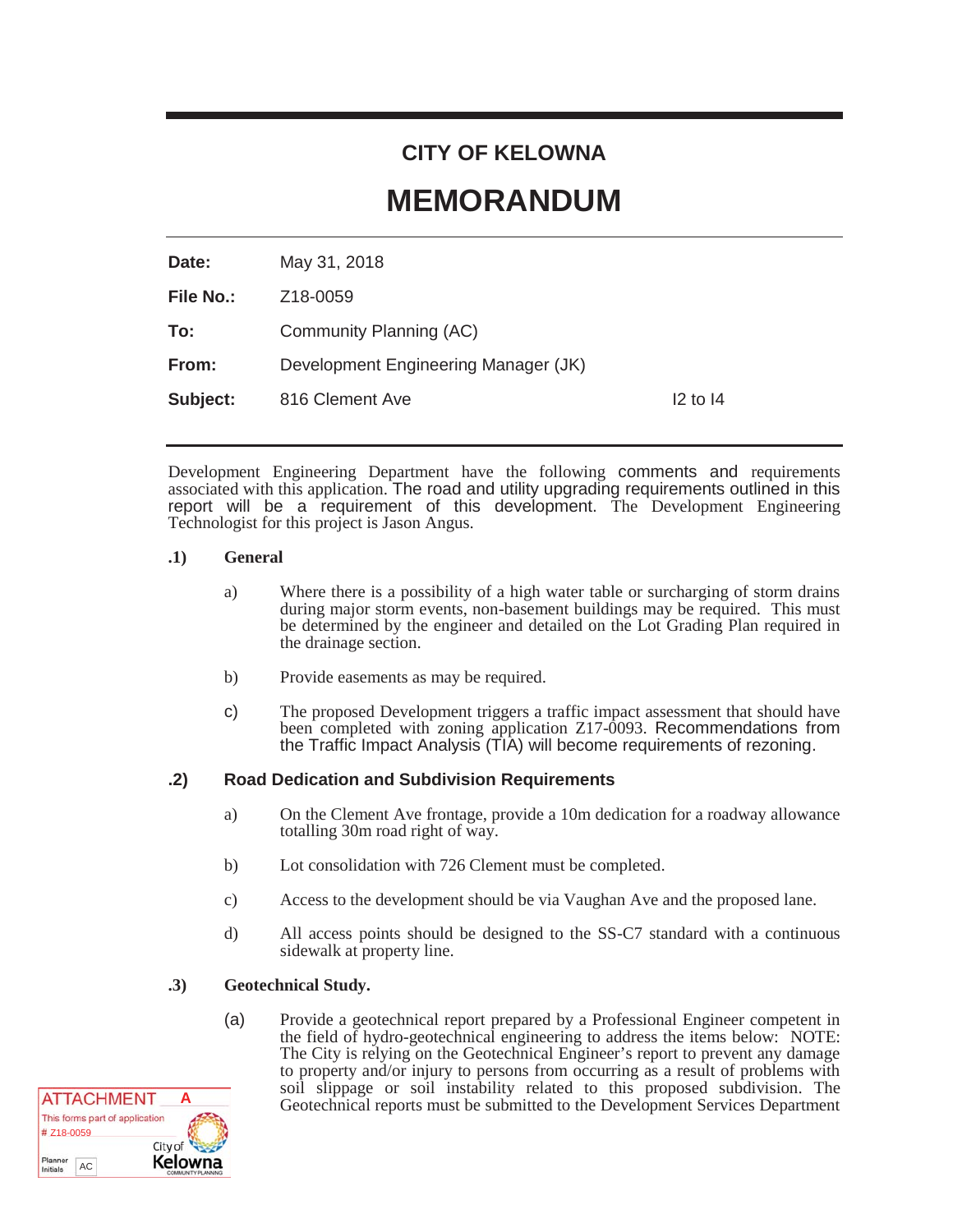for distribution to the Development Engineering Branch and Inspection Services Division prior to submission of Engineering drawings or application for subdivision approval:

- i. Area ground water characteristics, including any springs and overland surface drainage courses traversing the property. Identify any monitoring required.
- ii. Site suitability for development.
- iii. Site soil characteristics (i.e. fill areas, sulphate content, unsuitable soils such as organic material, etc.).
- iv. Any special requirements for construction of roads, utilities and building structures.
- v. Recommendations for items that should be included in a Restrictive Covenant.
- vi. Recommendations for roof drains, perimeter drains and septic tank effluent on the site.
- vii. Any items required in other sections of this document.

Additional geotechnical survey may be necessary for building foundations, etc

- **.4) Water** 
	- a) The property is located within the City of Kelowna service area. The existing lot is serviced with small -diameter water services (4). Only one service will be permitted to the site or per property. The applicant, at his cost, will arrange for the removal of all existing services and the installation of one new larger metered water service.
	- b) The developer's consulting engineer will determine the domestic and fire protection requirements of this proposed development and establish hydrant requirements and service needs. The bylaw requirement for commercial zoning is 150l/s and is available at the site. If it is determined that upgrades to any other existing water distribution system must be made to achieve the required fire flows, additional bonding will be required.
	- c) An approved backflow protection devise must also be installed on site as required by the City Plumbing Regulation and Water Regulation bylaws.
	- d) A water meter is mandatory for this development and must be installed inside a building on the water service inlet as required by the City Plumbing Regulation and Water Regulation bylaws. The developer or building contractor must purchase the meter from the City at the time of application for a building permit from the Inspection Services Department, and prepare the meter setter at his cost
		- ATTACHMENT **A** This forms part of application # Z18-0059 City o Planner Kelov ACInitials **COMMUNITY PLANNING**

**.5) Sanitary Sewer**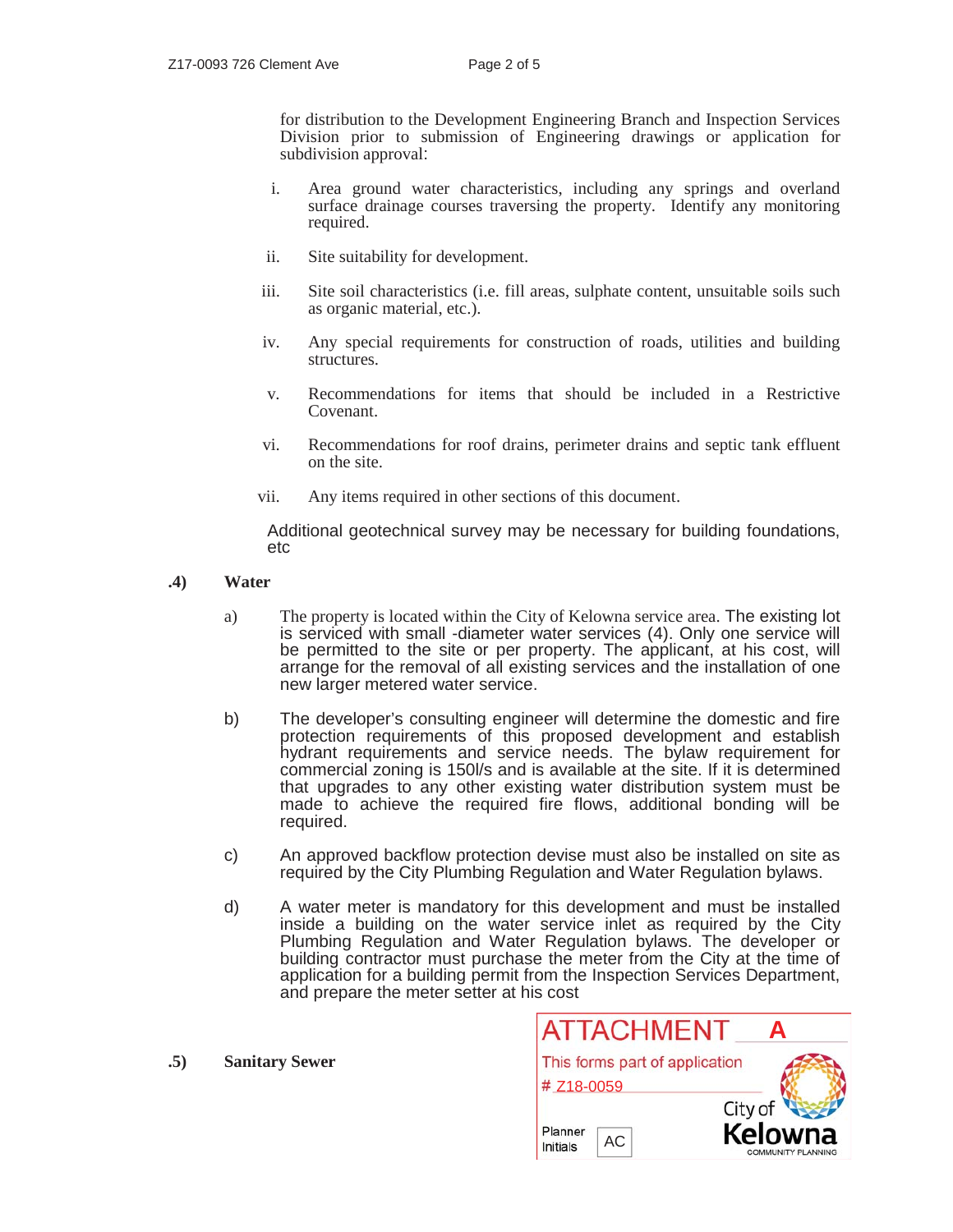- **a)** The developer's consulting mechanical engineer will determine the development requirements of this proposed development and establish the service needs. Only one service will be permitted for this development. The applicant, at his cost, will arrange for the removal and disconnection of the existing services (2) and the installation of one new larger service.
- **b)** A flow analysis check is required by the developer's civil engineering consultant to determine if there are any down stream impacts to the sewer system triggered by this development.

### **.6) Drainage**

- a) The developer must engage a consulting civil engineer to provide a storm water management plan for the site, which meets the requirements of the City Storm Water Management Policy and Design Manual. The storm water management plan must also include provision of lot grading plan, minimum basement elevation (MBE), if applicable, and provision of a storm drainage service for the development and / or recommendations for onsite drainage containment and disposal systems.
- b) It will be necessary for the developer to construct storm drainage facilities on Clement Ave, and Vaughan Ave, to accommodate road drainage fronting the proposed development.
- c) Provide a detailed Stormwater Management Plan for this development as per the Subdivision, Development and Servicing Bylaw #7900.
- d) There is a possibility of a high water table or surcharging of storm drains during major storm events. This should be considered in the design of the onsite system.

### **.7) Roads**

- a) Clement Ave is designated an urban arterial road. Frontage improvements required include curb and gutter, separate sidewalk, piped storm drainage system, road works, landscaped boulevard complete with underground irrigation system and irrigation sleeves to the treed middle median, street lights. A modified SS-R9 cross section will be used and provided at the time of design. The design should include up to centreline of the Clement ROW
- b) Vaughan Ave is designated an urban local road. Frontage improvements required include Curb and Gutter, separate sidewalk, piped storm drainage system, landscaped boulevard complete with underground irrigation system, curb extensions at the intersections and access points, and street lights. Parrallel parking only is permitted on Vaughan Ave. A modified SS-R5 cross section will be used and provided at the time of design.
- c) Proposed lane from the development will be restricted to a right in and right out at the intersection of the lane and Clement Ave unless otherwise agreed upon with the City of Kelowna.
- d) Provide a Street Sign, Markings and Traffic Control Devices design drawing for review and costing.
- e) Landscaped boulevards, complete with underground irrigation design drawing as per bylaw, is required on Clement Ave and Vaughan Ave.
- **.9) Power and Telecommunication Services and Street Lights**

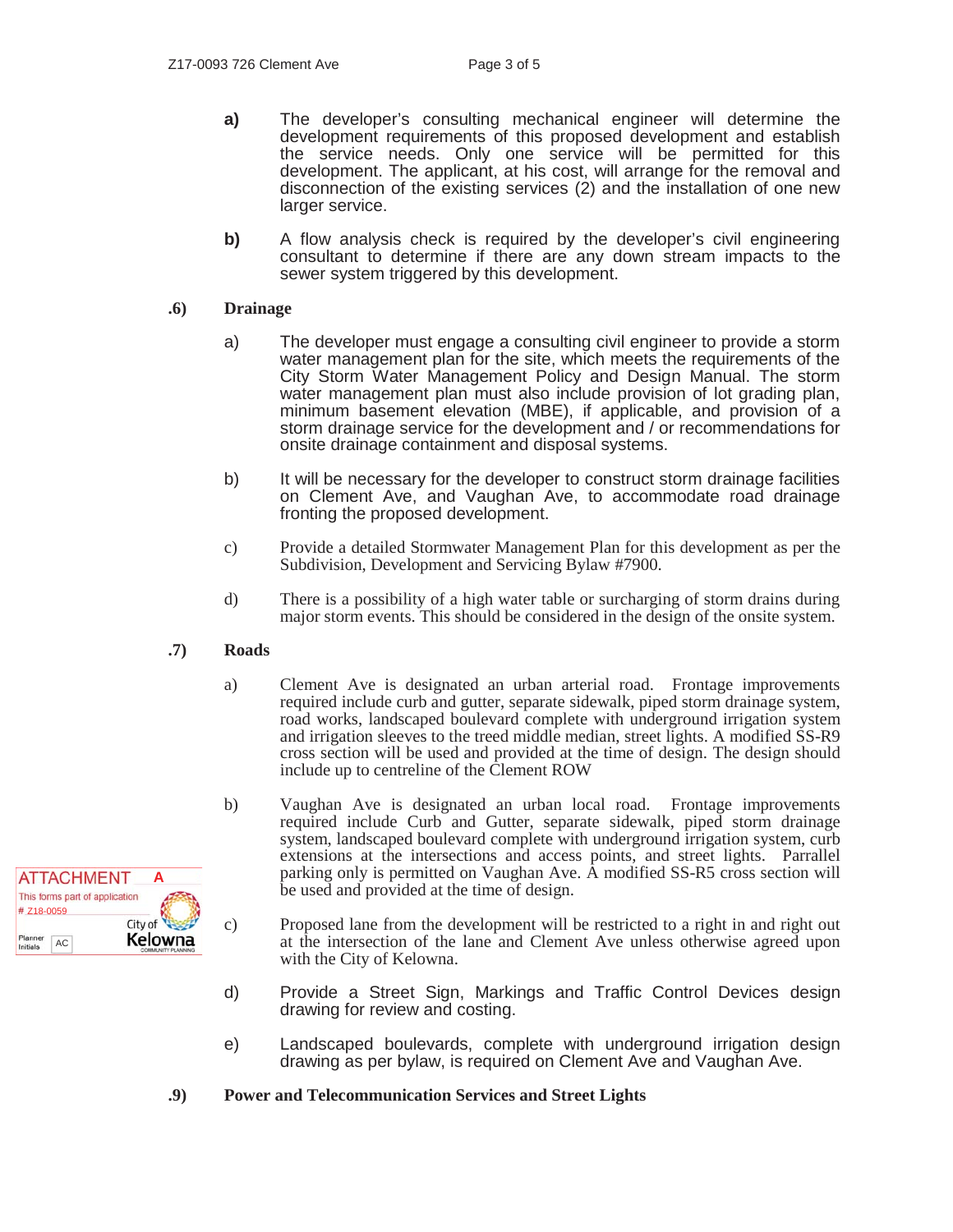- a) All proposed distribution and service connections are to be installed Existing distribution and service connections, on that portion of a road immediately adjacent to the site, are to be relocated and installed underground as the subject properties are within the "City Center Urban Center".
- b) Streetlights must be installed on all roads.
- c) Make servicing applications to the respective Power and Telecommunication utility companies. The utility companies are required to obtain the City's approval before commencing construction.
- d) Re-locate existing poles and utilities, where necessary. Remove aerial trespass (es).

### **.10) Design and Construction**

- a) Design, construction supervision and inspection of all off-site civil works and site servicing must be performed by a Consulting Civil Engineer and all such work is subject to the approval of the City Engineer. Drawings must conform to City standards and requirements.
- b) Engineering drawing submissions are to be in accordance with the City's "Engineering Drawing Submission Requirements" Policy. Please note the number of sets and drawings required for submissions.
- c) Quality Control and Assurance Plans must be provided in accordance with the Subdivision, Development & Servicing Bylaw No. 7900 (refer to Part 5 and Schedule 3).
- d) A "Consulting Engineering Confirmation Letter" (City document 'C') must be completed prior to submission of any designs.
- e) Before any construction related to the requirements of this subdivision application commences, design drawings prepared by a professional engineer must be submitted to the City's Development Engineering Department. The design drawings must first be "Issued for Construction" by the City Engineer. On examination of design drawings, it may be determined that rights-of-way are required for current or future needs.

### **.11) Other Engineering Comments**

- a) Provide all necessary Statutory Rights-of-Way for any utility corridors required, including those on proposed or existing City Lands, and for public access to Vaughan Ave via the proposed lane.
- b) If any road dedication affects lands encumbered by a Utility right-of-way (such as Terasen, etc.) please obtain the approval of the utility prior to application for final subdivision approval. Any works required by the utility as a consequence of the road dedication must be incorporated in the construction drawings submitted to the City's Development Manager.

### **.12) Servicing Agreements for Works and Services A**

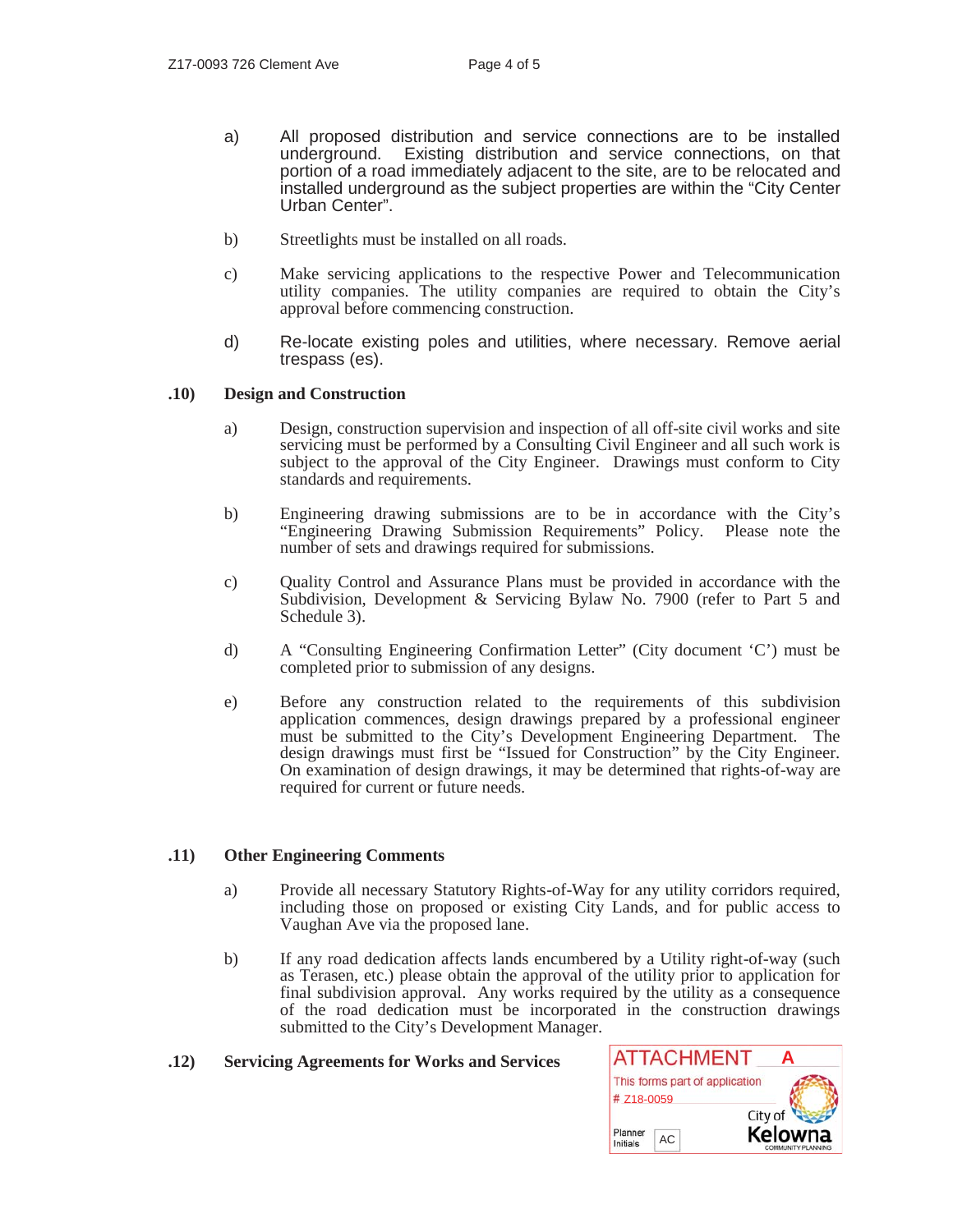- b) A Servicing Agreement is required for all works and services on City lands in accordance with the Subdivision, Development & Servicing Bylaw No. 7900. The applicant's Engineer, prior to preparation of Servicing Agreements, must provide adequate drawings and estimates for the required works. The Servicing Agreement must be in the form as described in Schedule 2 of the bylaw.
- c) Part 3, "Security for Works and Services", of the Bylaw, describes the Bonding and Insurance requirements of the Owner. The liability limit is not to be less than \$5,000,000 and the City is to be named on the insurance policy as an additional insured.

### **.13) Charges and Fees**

- a) Development Cost Charges (DCC's) are payable
- b) Fees per the "Development Application Fees Bylaw" include:
	- i) Street/Traffic Sign Fees: at cost if required (to be determined after design).
	- ii) Survey Monument, Replacement Fee: \$1,200.00 (GST exempt) only if disturbed.
	- iii) Engineering and Inspection Fee: 3.5% of construction value (plus GST).
- c) A hydrant levy charge of **\$250.00** (\$250.00 per new lot)

\_\_\_\_\_\_\_\_\_\_\_\_\_\_\_\_\_\_\_\_\_\_\_\_\_\_\_\_\_\_\_\_\_\_ James Kay, P.Eng. Development Engineering Manager

JA

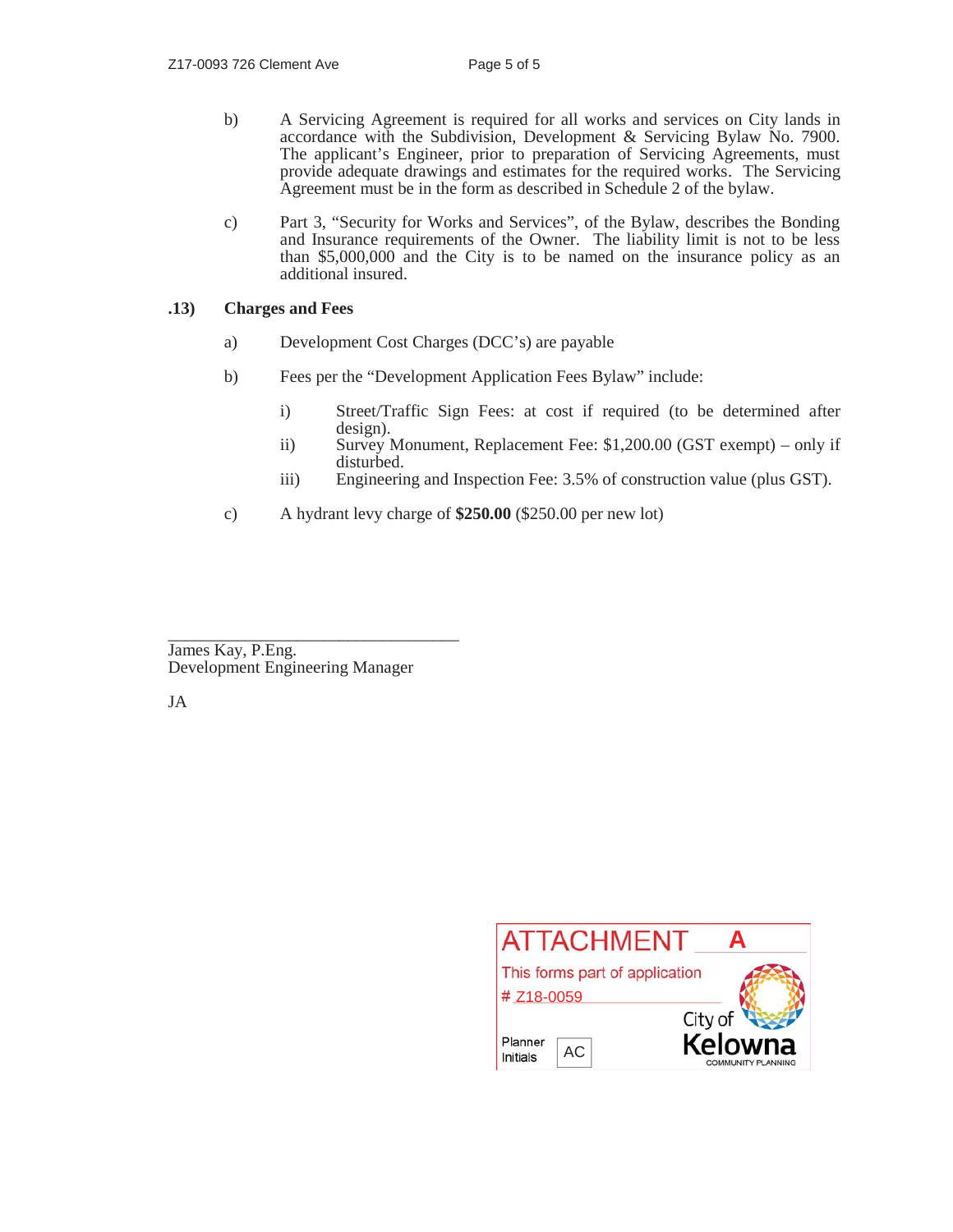|     |                | Zoning Bylaw 8000 - Amending C4 - Urban Centre Commercial Zone  |                                |           |
|-----|----------------|-----------------------------------------------------------------|--------------------------------|-----------|
| No. | <b>Section</b> | <b>Existing Text</b>                                            | <b>Proposed Text</b>           | Rationale |
| 1.  | $15.4.2 -$     | The principal uses in this zone are:                            |                                | See       |
|     | Principal      | (a) analytical testing                                          | keep existing and add the      | Report    |
|     | Uses           | (b) animal clinics, major                                       | following:                     |           |
|     |                | (c) auctioneering establishments                                |                                |           |
|     |                | (d) automotive and equipment                                    | (jj) The following land uses   |           |
|     |                | repair shops                                                    | are permitted only within      |           |
|     |                | (e) automotive and minor                                        | buildings fronting onto        |           |
|     |                | recreation vehicle sales/rentals                                | Clement Ave and on LOT B       |           |
|     |                | (f) breweries and distilleries, major                           | SECTION 30 TOWNSHIP 26         |           |
|     |                | (g) breweries and distilleries, minor                           | OSOYOOS DIVISION YALE          |           |
|     |                | (h) broadcasting studios                                        | DISTRICT PLAN EPP83554,        |           |
|     |                | (i) bulk fuel depots                                            | located ay 816 Clement Ave:    |           |
|     |                | (j) child care centre, major                                    | Offices                        |           |
|     |                | (k) concrete and asphalt plants                                 | Support<br><b>Business</b>     |           |
|     |                | (l) contractor services, limited                                | <b>Services</b>                |           |
|     |                | (m) contractor services, general                                | <b>Financial Services</b>      |           |
|     |                | (n) custom indoor manufacturing                                 | Government                     |           |
|     |                | (o) equipment rentals                                           | services                       |           |
|     |                | (p) fleet services                                              | <b>Health Services</b>         |           |
|     |                | (q) food primary establishment                                  | Retail liquor sales            |           |
|     |                | (r) gas bars                                                    | establishment                  |           |
|     |                | (s) general industrial uses                                     | Retail stores, service         |           |
|     |                | (t) industrial high technology                                  | commercial                     |           |
|     |                | research and product design                                     | Retail<br>stores,              |           |
|     |                | (u) liquor primary establishment,                               | general                        |           |
|     |                | minor                                                           | <b>Commercial Schools</b>      |           |
|     |                | (v) medical marihuana production<br>facilities                  |                                |           |
|     |                |                                                                 |                                |           |
|     |                | (w) mobile catering food services<br>(x) non- accessory parking |                                |           |
|     |                | (y) participant recreation services,                            |                                |           |
|     |                | indoor                                                          |                                |           |
|     |                | (z) pawnshop                                                    |                                |           |
|     |                | (aa) private clubs                                              |                                |           |
|     |                | (bb) rapid drive-through vehicle                                |                                |           |
|     |                | services                                                        |                                |           |
|     |                | (cc) recycled materials drop-off                                |                                |           |
|     |                | centres                                                         |                                |           |
|     |                | (dd) service stations, major                                    |                                |           |
|     |                | (ee) service stations, minor                                    |                                |           |
|     |                | (ff) temporary parking lot                                      |                                |           |
|     |                | (gg) temporary shelter services                                 |                                |           |
|     |                | (hh) utility services, minor impact                             | <b>ATTACHMENT</b>              | Β         |
|     |                | (ii) warehouse sales                                            |                                |           |
|     |                |                                                                 | This forms part of application |           |
|     |                |                                                                 | # TA18-0006                    |           |
|     |                |                                                                 |                                | City of   |

Planner ACInitials

Kelowna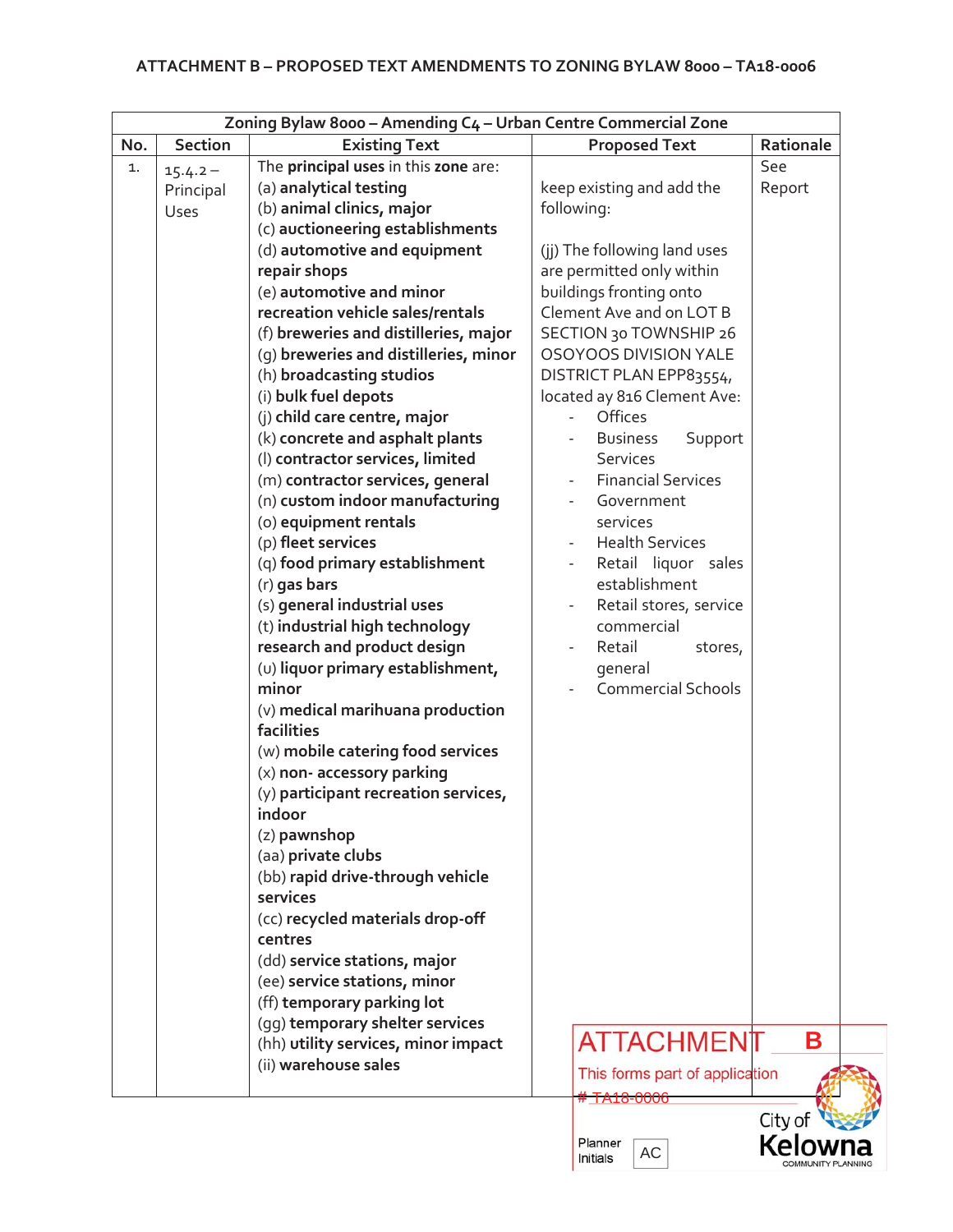TKA<sup>+</sup>D



# **816 CLEMENT AVENUE**

816 Clement Avenue, Kelowna, BC

| Applicant:             | Robert Spencer<br>PC Urban<br>604 408 5687<br>Suite 880, 1090 West Georgia Street, Vancouver, BC                   |
|------------------------|--------------------------------------------------------------------------------------------------------------------|
| Architect <sup>-</sup> | Craig Taylor<br>Taylor Kurtz Architecture + Design Inc.<br>604 569 3499<br>1183 Odlum Drive, Vancouver, BC V5L 2P6 |
| Landscape Architect:   | David Stovko<br>Connect Landscape Architecture<br>604 681 3303<br>2305 Hemlock Street. Vancouver. BC V6H 2V1       |
| Land Survevor:         | ۰                                                                                                                  |

|               |            |            |                 | Drawing Index (Master)  |                                |        |               |                      |                |      |      |
|---------------|------------|------------|-----------------|-------------------------|--------------------------------|--------|---------------|----------------------|----------------|------|------|
| Discipline    | Sort Order | Sheet Type | Sheet<br>Number | Sheet Name              | Sheet<br>Issue Date   Drawn By |        | Checked<br>Bv | Designed<br>Bv       | Approved<br>Bv | Sort | Disc |
|               |            |            |                 |                         |                                |        |               |                      |                |      |      |
|               |            |            |                 |                         |                                |        |               |                      |                |      |      |
|               |            |            | A102            | Building 2 - Plans      | 10/03/17                       | Author | Checker       | Designer             | Approver       |      |      |
|               |            |            | A109            | Unnamed                 | 10/05/17                       | Author | Checker       | Designer             | Approver       |      |      |
| Architectural |            |            |                 |                         |                                |        |               |                      |                |      |      |
| Architectural |            |            |                 | Cover Page              | 06/22/17                       | ILJ    | Іст           | Iст                  | Approver       |      |      |
| Architectural |            |            | A100            | Site Plan               | 02/20/17                       |        | CT            | Iст                  | Approver       |      |      |
| Architectural |            |            | A101            | Building 1 - Plans      | 02/21/17                       |        | CT            | ICT                  | Approver       |      |      |
| Architectural |            |            | A103            | Sections                | 04/18/17                       |        | CT            | СT                   | Approver       |      |      |
| Architectural |            |            | A104            | Elevations              | 04/04/17                       |        | CT            | ICT                  | Approver       |      |      |
| Architectural |            |            | A105            | 3D Views                | 04/04/17                       |        | CT            | CT                   | Approver       |      |      |
| Architectural |            |            | A106            | Precedent Images        | 04/19/17                       |        | CT            | CT                   | Approver       |      |      |
| Architectural |            |            | A107            | View Looking North East | 06/06/17                       |        | CT            | CT                   | Approver       |      |      |
| Architectural |            |            | A108            | View Looking South East | 06/06/17                       |        | CT            | $\overline{a}$<br>юı | Approver       |      |      |



TAYLOR KURTZ<br>ARCHITECTURE + DESIGN ING 100 -- 1183 CIDLIAN DRIVE / VANCOUVER / VSL 2P6 / P 604 559 3499

Clement Ave

816 Clement Ave, Kelowna, BC

**Cover Page**<br>PLOT DATE: 2018-05-14 10:29:43 AM

.